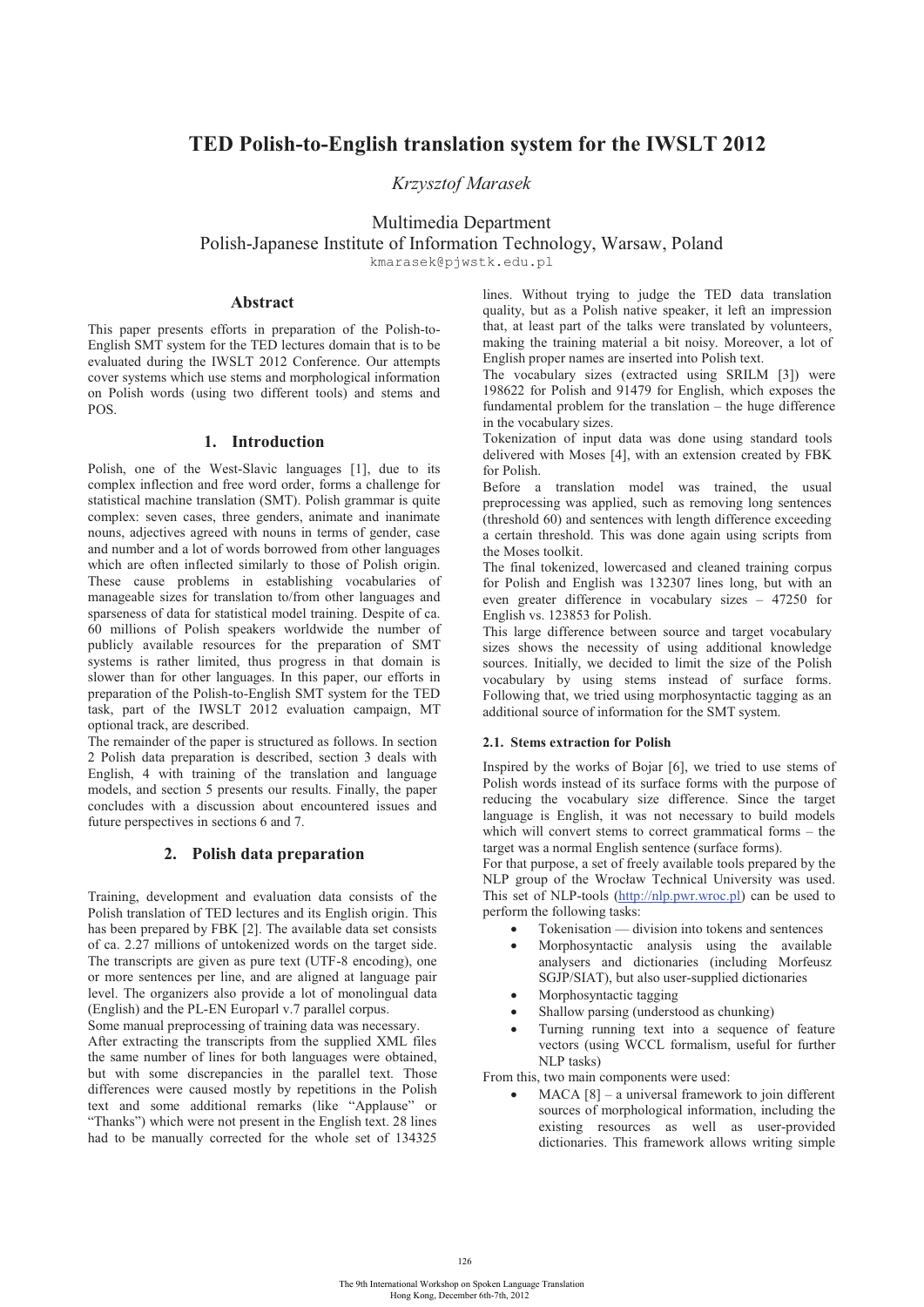configuration files that define tokenisation strategies and the behavior of morphological analysers, including simple tagset conversion.

-WCRFT [7] – morphosyntactic tagger which brings together Conditional Random Fields and tiered tagging (where grammatical information is split into several tiers, usually one tier is used for each of grammatical classes).

The tools, when used in a sequence, form XML-formatted output containing for each token: its surface form, stem and morphosyntactic tag (tags).

If stems are only taken from the Polish TED training data, the vocabulary (for data cleaned as previously) is substantially reduced to only 44102 words.

### **2.2. Morphosynactic tagging: Wrocław tools**

The tagset used by the Wrocław's analyzers could have been changed, but it was most straightforward to use the standard settings, where the IPIC (IPI PAN Corpus, Polish National Corpus [9]) tagset is used. This particular tagset allows for much more fine-grained tagging compared to traditional parts-of-speech. Each tag contains a grammatical class and zero or more values for certain attributes. Each grammatical class defines a set of attributes whose values must be specified. For instance, nouns require that number, gender and case attributes are specified, and adverbs require the degree attribute. This in turn causes specific segmentation of input text, where some words are split into several tokens, thus tokenization differs from the one delivered by standard Moses tools. This causes some problems when building parallel corpora. In order to avoid these problems, additional markers were placed at the end of each input line.

The tagger tries to disambiguate the grammatical forms giving the set of most probable tags. Usually, just one tag is provided and only in really undistinguishable cases all possible tags are given, as in the following example (pl.gen. *man* from sin.nom. *man* or pl.nom *people*):

```
<\uparrowok>
<orth>ludzi</orth><br><lex disamb="1">
<lex disamb="1"> <base>człowiek</base> 
<ctag>subst:pl:gen:m1</ctag></lex><lex disamb="1"> <br/>
                                     <br />
kbase>ludzie</base>
<ctag>subst:pl:gen:m1</ctag></lex> 
\langle/tok>
```
In such a case only the first form (first stem) was taken for further processing.

#### **2.3. Morphosynactic tagging: our tools**

In several projects related to speech technology a grave demand for text normalization is observed. Text normalization is the process of converting any abbreviations, numbers and special symbols into corresponding word sequences. In particular, normalization is responsible for:

1. expansion of abbreviations in the text into their full form;

2. expansion of any numbers (e.g. Arabic, Roman, fractions) into their appropriate spoken form;

3. expansion of various forms of dates, hours, enumerations and articles in contracts and legal documents into their proper word sequences.

This task, although seemingly simple, is in fact quite complicated – especially in languages like Polish which has 7 cases and 15 gender forms for nouns and adjectives, with additional dimensions for other word classes. That is why

most abbreviations have multiple possible expansions and each number notation over a dozen outcomes.

To solve this task we prepared tools [10] which we also try to use for morphosyntactic tagging of Polish texts.

The system consists of a decoder, a language model and a set of expansion rules. The expansion rules are used in the expansion of commonly used abbreviations and written date and number forms. A synchronous Viterbi style decoder that generates a list of hypotheses ordered by the values retrieved from the language model is used. Each time the text contains a word sequence that could be expanded; all the possible expansions are fed into the decoder. Because the expansion of long numbers or some abbreviations expects that several words need to be added at once, hypotheses of varying lengths may end up competing against each other. This is remedied by the normalization of hypotheses' probabilities to their lengths. Such normalization is equivalent to the addition of a heuristic component commonly used in asynchronous decoders like A\*. The language model itself is a combination of three models with a range of n=3 for the individual words, n=5 for word stems and n=7 for grammatical classes. The Evolution Strategy  $(\mu + \lambda)$  is used for optimization of model weights, especially:

1. weights of 30 text domain sets (10 parameters for each model),

2. linear interpolation weight for all n-grams in all models. The weights depended on the frequency of occurrence of given n-gram - there were 5 ranges of frequency,

3. linear interpolation weights for the word, stems and grammar classes models (combining the smaller models into one larger), with perplexity of the final model on development set as a quality criterion.

The outcome of the system is also a morphosyntactic tagging of tokens, however no disambiguation is done. Instead, a numerical value describing all possible tags for a given form is stored, eg.:

```
id = 15features: 
adj;acc;sg;m_os;;pos;;
adj;acc;sg;m_zyw;;pos;;
adj;gen;sg;m_nie_zyw;;pos;;
adj;gen;sg;m os;;pos;;
adj;gen;sg;m_zyw;;pos;; 
adj;gen;sg;neu;;pos;;
```
for the surface form "tego" (stem: "ten", eng. *this*).

It should be also noted, that stems are generated only for words from a given vocabulary (for other words OOV symbol is placed) and proper names, foreign words, spellings and abbreviations are recognized and special symbols are inserted instead of stems as in following example:

```
plan|plan|5 był|być|106 w|*letter|0 
pełni|pełnia|9 gotowy|gotowy|18 w|*letter|0 
dziewięćdziesiątym|dziewięćdziesiąty|255 
ósmym|ósmy|255 roku|rok|93 nosił|nosić|106 
nazwę|nazwa|10 digital|oov|-2 Millennium|OOV|-
2 Copyright|OOV|-2 act|OOV|-2 .|.|
```
Our tool uses Windows-1250 Eastern Europe character encoding, thus it was necessary to convert data from/to UTF-8 encoding used by all other tools. The decoding procedure showed several UTF-8 special characters used in the original text (like musical notes, etc.) which added some manual work to remove those unnecessary symbols.

127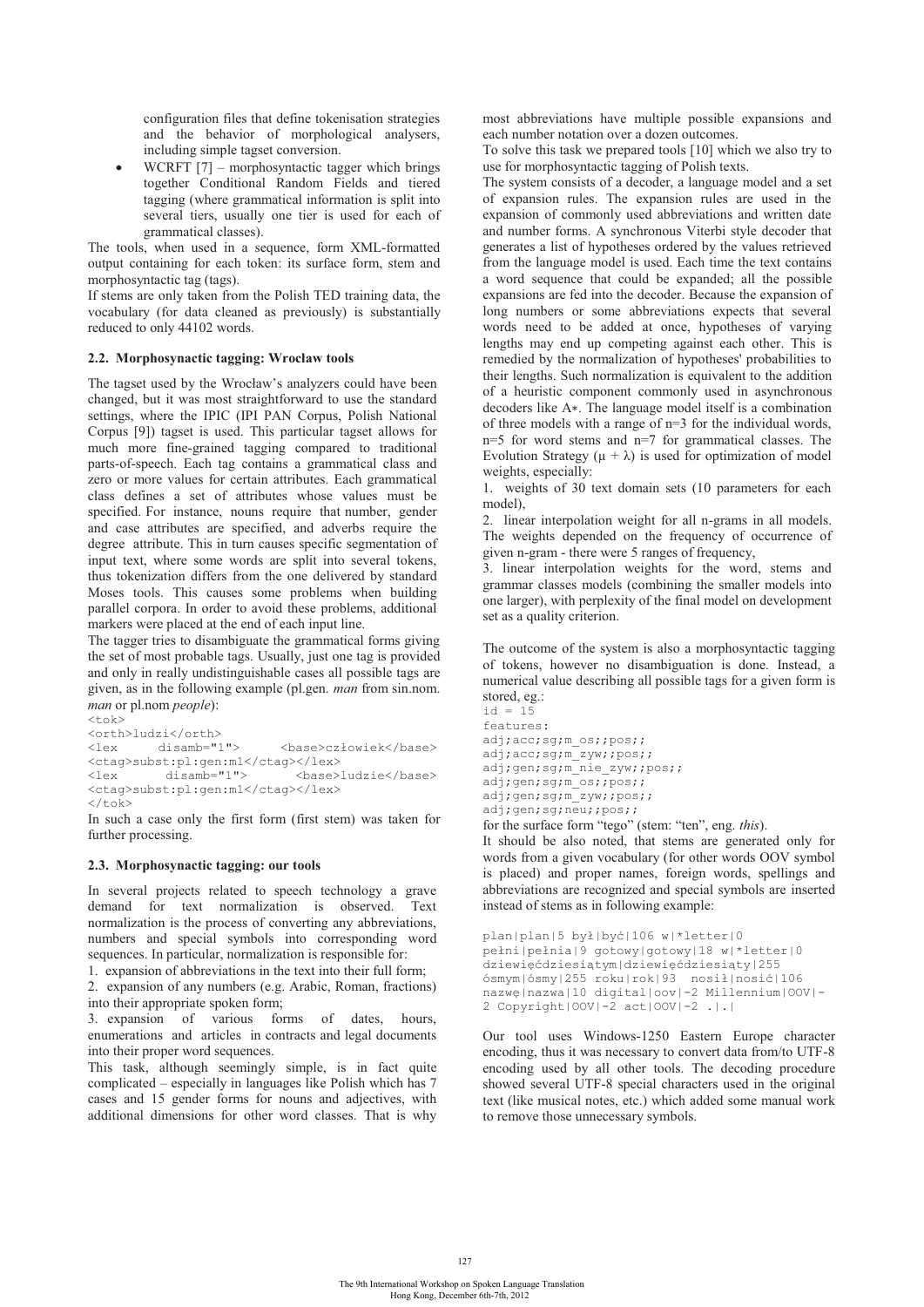## **3. English data preparation**

Preparation of English data was less complicated. For the baseline (surface form) and stems of Polish, only surface forms of English TED data was used. For the factored model, English text was tagged using Stanford CoreNLP tools [11,12]. Stanford CoreNLP integrates all necessary NLP tools, including the parts-of-speech (POS) tagger and provides model files for analysis of English, providing the base forms of words, their parts of speech, recognition of named entities, normalization of dates, times, and numeric quantities, and marks of the structure of sentences in terms of phrases.

# **4. Training and tuning procedure**

Only in-domain data for training of the SMT system was used, mainly because of our lack of experience in translation model adaptation. Also, no other English data for language modeling was used. The supplied Euro-parlament data was from a too distant domain and our attempts to use Google ngrams ended without success (noisy data, tools which we have did not work properly on such huge large data sets). TED talks corpus consists of data which varies significantly with respect to the topics or domain, but has a rather homogeneous presentation style. Moreover, the TED training data perfectly matches the test condition, so we assume that the possible gain from using other data could be limited. It was also our intention to focus our work on researching proper factors combination and configuration of the SMT training.

Thus, TED lectures data [2] was used for training in 4 main modes:<br>BASE

- Polish surface form to English surface form
- STEM Polish stems to English surface form
- FCT1 Polish factors (surface form | stem | extended morphosytactic tag from Wrocław tools) to English factors (surface form | stem | POS from Stanford CoreNLP),
- FCT2 Polish factors (surface form | stem | numerical morphosytactic tag from our tool) to English factors (surface form | stem | POS from Stanford CoreNLP).

As development and evaluation data again TED talks are used [2]. The set "iwslt2012-dev2010" consists of 767 lines. Testing of the system was done on "iwslt2012-tst2010" set build of 1564 lines. All development and test data has been prepared for all 4 modes of the SMT training.

All the language models used are 5-gram interpolated language models with Kneser-Ney discounting and were trained with the SRILM toolkit [12]. This includes also language models trained on stems and grammatical tags.

The word alignment of the parallel corpora was generated using the GIZA++-Toolkit  $\overline{5}$ . Afterwards, the alignments were combined using the grow-diag-final-and heuristic. The phrases were extracted and scored using the Moses toolkit [4]. For the BASE, FCT1 and FCT2 systems several reordering models were tested. Only marginal improvement on test data was achieved compared to the standard setting "msdbidirectional-fe".

Tuning was done using MERT Moses' implementation [14] on development data. New weights were then used for testing. A lot of work was spent on finding good composition of factors for translation, generation and decoding steps of the factored models. However, as shown in the next section, we did not find efficient factors yet.

# **5. Evaluation**

For training all the data has been lowercased and tokenized. The evaluation needs data to be recased to its original form. For that, a model was trained using standard Moses tool trainrecaser.pl. Evaluation results are presented in Tables 1 and 2.

|  | <i>Table 1</i> : Results of the evaluation, truecase and |  |
|--|----------------------------------------------------------|--|
|  | punctation                                               |  |

| <b>TASK</b> |                  |      | SYSTEMBLEUMETEORWERPERITER GTMNIST |      |     |                 |      |      |
|-------------|------------------|------|------------------------------------|------|-----|-----------------|------|------|
|             | BASE             | 0.2  | 0.56                               |      |     | 0.66 0.52 61.42 | 0.55 | 5.64 |
| dev2010     | <b>STEM</b>      | 0.19 | 0.56                               | 0.66 |     | 0.54 62.41      | 0.53 | 5.43 |
|             | FCT1             | 0.13 | 0.47                               | 0.64 |     | 0.57 61.88      | 0.5  | 4.23 |
|             | FCT <sub>2</sub> | 0.1  |                                    |      |     |                 |      | 2.96 |
|             | BASE             | 0.15 | 0.49                               | 0.74 |     | 0.59 69.04 0.49 |      | 4.9  |
| tst2010     | <b>STEM</b>      | 0.14 | 0.49                               | 0.73 |     | 0.6 69.21       | 0.48 | 4.77 |
|             | FCT1             | 0.11 | 0.43                               | 0.69 | 0.6 | 66.15           | 0.46 | 3.92 |
|             | FCT <sub>2</sub> | 0.09 |                                    |      |     |                 |      | 2.71 |
|             | <b>BASE</b>      | 0.19 | 0.54                               | 0.68 |     | 0.5564.1910.53  |      | 5.44 |
| tst2011     | <b>STEM</b>      | 0.17 | 0.54                               | 0.69 |     | 0.5765.070.51   |      | 5.2  |
|             | FCT1             | 0.14 | 0.47                               | 0.64 |     | 0.57 61.84      | 0.49 | 4.39 |
|             | FCT <sub>2</sub> |      |                                    |      |     |                 |      |      |
|             | BASE             | 0.15 | 0.48                               | 0.72 |     | 0.6 67.96 0.48  |      | 4.98 |
| tst2012     | <b>STEM</b>      | 0.14 | 0.48                               | 0.72 |     | 0.6 68.31       | 0.47 | 4.78 |
|             | FCT1             | 0.11 | 0.42                               | 0.69 |     | 0.62 66.14 0.45 |      | 3.6  |

*Table 2*: Results of the evaluation, no casing and no punctation

| <b>TASK</b> |                  |      | SYSTEMBLEUMETEORWERPERITER GTMNIST |      |                              |      |      |
|-------------|------------------|------|------------------------------------|------|------------------------------|------|------|
|             | <b>BASE</b>      | 0.19 | 0.53                               | 0.67 | 0.5464.4610.53               |      | 5.78 |
| dev2010     | <b>STEM</b>      | 0.17 | 0.53                               | 0.68 | 0.56 65.82                   | 0.51 | 5.5  |
|             | FCT1             | 0.13 | 0.45                               | 0.66 | 0.5864.97                    | 0.48 | 4.33 |
|             | FCT <sub>2</sub> | 0.1  |                                    |      |                              |      | 2.88 |
|             | <b>BASE</b>      | 0.14 | 0.46                               |      | $0.76$ $0.62$ $73.12$ $0.47$ |      | 5.05 |
| tst2010     | <b>STEM</b>      | 0.13 | 0.46                               | 0.76 | 0.6373.6610.45               |      | 4.86 |
|             | FCT1             | 0.11 | 0.41                               | 0.72 | 0.62 70.05                   | 0.44 | 4.09 |
|             | FCT <sub>2</sub> | 0.08 |                                    |      |                              |      | 2.67 |
|             | BASE             | 0.18 | 0.5                                | 0.7  | 0.57 67.44 0.51              |      | 5.64 |
| tst2011     | <b>STEM</b>      | 0.16 | 0.5                                | 0.71 | 0.59 69.19                   | 0.49 | 5.33 |
|             | FCT1             | 0.13 | 0.44                               | 0.67 | 0.59 65.64 0.47              |      | 4.48 |
|             | FCT <sub>2</sub> |      |                                    |      |                              |      |      |
|             | BASE             | 0.14 | 0.44                               | 0.74 | 0.61 71.53                   | 0.46 | 5.13 |
| tst2012     | <b>STEM</b>      | 0.13 | 0.44                               | 0.74 | 0.6372.520.44                |      | 4.85 |
|             | FCT1             | 0.1  | 0.39                               | 0.72 | 0.6470.51                    | 0.43 | 3.61 |